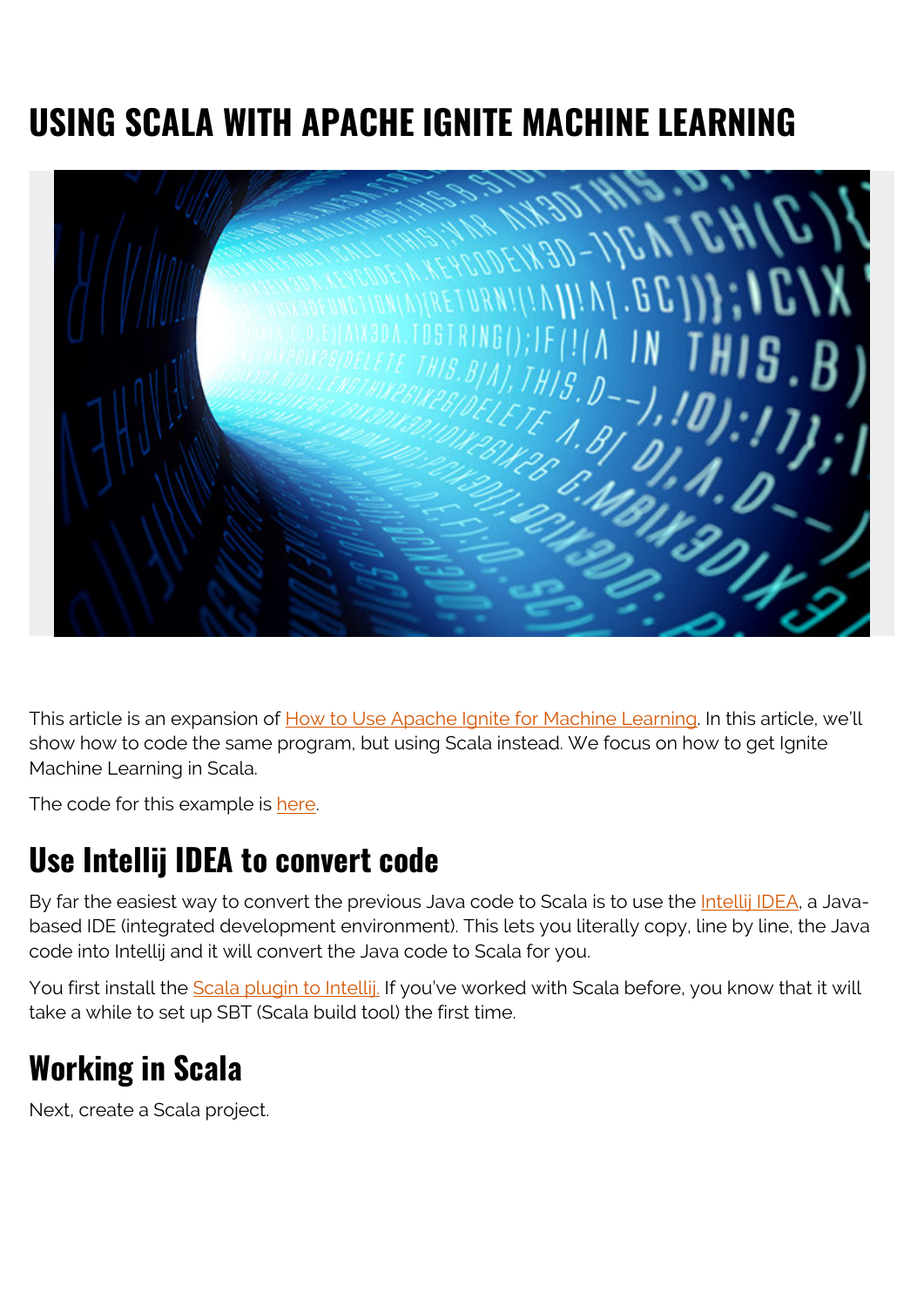|                           | $\bullet\bullet\bullet$                                                                             | SbtExampleProject                                                                                                                                                                                                                                                                                                                                                                                                                                                                                                                                                                                                                                                                                                                                                                                                                                                                                                                                                                                                                                                                                                                                                                                                                                                                                                                                                                                                                                                                                                                                                                                                                                                                                                                                                                                                                                                                                                                                                                                                                                                                                                                                                                                                                                                                                                                                                                   |
|---------------------------|-----------------------------------------------------------------------------------------------------|-------------------------------------------------------------------------------------------------------------------------------------------------------------------------------------------------------------------------------------------------------------------------------------------------------------------------------------------------------------------------------------------------------------------------------------------------------------------------------------------------------------------------------------------------------------------------------------------------------------------------------------------------------------------------------------------------------------------------------------------------------------------------------------------------------------------------------------------------------------------------------------------------------------------------------------------------------------------------------------------------------------------------------------------------------------------------------------------------------------------------------------------------------------------------------------------------------------------------------------------------------------------------------------------------------------------------------------------------------------------------------------------------------------------------------------------------------------------------------------------------------------------------------------------------------------------------------------------------------------------------------------------------------------------------------------------------------------------------------------------------------------------------------------------------------------------------------------------------------------------------------------------------------------------------------------------------------------------------------------------------------------------------------------------------------------------------------------------------------------------------------------------------------------------------------------------------------------------------------------------------------------------------------------------------------------------------------------------------------------------------------------|
|                           | <b>EL SbtExampleProject</b>                                                                         | Add Configuration<br>$\triangleright$ $\pm$ $\in$ $\perp$<br>≺                                                                                                                                                                                                                                                                                                                                                                                                                                                                                                                                                                                                                                                                                                                                                                                                                                                                                                                                                                                                                                                                                                                                                                                                                                                                                                                                                                                                                                                                                                                                                                                                                                                                                                                                                                                                                                                                                                                                                                                                                                                                                                                                                                                                                                                                                                                      |
| <b>Project</b>            | $\odot$ $\div$ $\circ$ $-$<br>$\blacksquare$ Project $\blacktriangledown$                           |                                                                                                                                                                                                                                                                                                                                                                                                                                                                                                                                                                                                                                                                                                                                                                                                                                                                                                                                                                                                                                                                                                                                                                                                                                                                                                                                                                                                                                                                                                                                                                                                                                                                                                                                                                                                                                                                                                                                                                                                                                                                                                                                                                                                                                                                                                                                                                                     |
| Ë<br>Structu              | SbtExampleProject ~/IdeaProjects/SbtExamplePro<br>IIII External Libraries<br>Scratches and Consoles |                                                                                                                                                                                                                                                                                                                                                                                                                                                                                                                                                                                                                                                                                                                                                                                                                                                                                                                                                                                                                                                                                                                                                                                                                                                                                                                                                                                                                                                                                                                                                                                                                                                                                                                                                                                                                                                                                                                                                                                                                                                                                                                                                                                                                                                                                                                                                                                     |
| $\tilde{p}^{(1)}_{\rm M}$ | Build:<br>Sync                                                                                      |                                                                                                                                                                                                                                                                                                                                                                                                                                                                                                                                                                                                                                                                                                                                                                                                                                                                                                                                                                                                                                                                                                                                                                                                                                                                                                                                                                                                                                                                                                                                                                                                                                                                                                                                                                                                                                                                                                                                                                                                                                                                                                                                                                                                                                                                                                                                                                                     |
| 2: Favorites              | SbtExampleProject: fin 3 m 13 s 47 ms<br>G<br>$\mathbf{\Theta}$                                     | /Library/Java/JavaVirtualMachines/openjdk-11.0.2.jdk/Contents/Home/bin/java -Djline.terminal=jline.UnsupportedTerminal -D<br>[info] [launcher] getting org.scala-sbt sbt 1.3.12 (this may take some time)<br>downloading https://repo1.maven.org/maven2/org/scala-sbt/sbt/1.3.12/sbt-1.3.12.jar<br>downloading https://repo1.maven.org/maven2/org/scala-sbt/io_2.12/1.3.4/io_2.12-1.3.4.jar<br>downloading https://repo1.maven.org/maven2/org/scala-lang/scala-library/2.12.10/scala-library-2.12.10.jar<br>downloading https://repo1.maven.org/maven2/org/scala-sbt/main_2.12/1.3.12/main_2.12-1.3.12.jar<br>:: loading settings :: url = jar:file:/Users/walkerrowe/Library/Application%20Support/JetBrains/IdeaIC2020.1/plugins/Scal<br>:: loading settings :: url = jar:file:/Users/walkerrowe/Library/Application%20Support/JetBrains/IdeaIC2020.1/plugins/Scal<br>:: loading settings :: url = jar:file:/Users/walkerrowe/Library/Application%20Support/JetBrains/IdeaIC2020.1/plugins/Scal<br>:: loading settings :: url = jar:file:/Users/walkerrowe/Library/Application%20Support/JetBrains/IdeaIC2020.1/plugins/Scal<br>[SUCCESSFUL ] org.scala-sbt#sbt;1.3.12!sbt.jar (875ms)<br>downloading https://repo1.maven.org/maven2/org/scala-sbt/logic_2.12/1.3.12/logic_2.12-1.3.12.jar<br>[SUCCESSFUL ] org.scala-sbt#logic_2.12;1.3.12!logic_2.12.jar (334ms)<br>downloading https://repo1.maven.org/maven2/org/scala-sbt/actions_2.12/1.3.12/actions_2.12-1.3.12.jar<br>[SUCCESSFUL ] org.scala-sbt#actions_2.12;1.3.12!actions_2.12.jar (469ms)<br>downloading https://repo1.maven.org/maven2/org/scala-sbt/main-settings_2.12/1.3.12/main-settings_2.12-1.3.12.jar<br>[SUCCESSFUL ] org.scala-sbt#main_2.12;1.3.12!main_2.12.jar (1943ms)<br>downloading https://repo1.maven.org/maven2/org/scala-sbt/run_2.12/1.3.12/run_2.12-1.3.12.jar<br>[SUCCESSFUL ] org.scala-sbt#run_2.12;1.3.12!run_2.12.jar (304ms)<br>downloading https://repo1.maven.org/maven2/org/scala-sbt/command_2.12/1.3.12/command_2.12-1.3.12.jar<br>[SUCCESSFUL ] org.scala-lang#scala-library;2.12.10!scala-library.jar (2340ms)<br>downloading https://repo1.maven.org/maven2/org/scala-sbt/collections_2.12/1.3.12/col<br><b>t</b> IntelliJ IDEA and plugin updates<br>[SUCCESSFUL ] org.scala-sbt#main-settings_2.12;1.3.12!main-settings_2.12.jar (741ms)<br>Restart to activate plugin updates |
|                           | <b>図 Terminal</b> ■ sbt shell < Suild<br>$\equiv 6:70D0$                                            |                                                                                                                                                                                                                                                                                                                                                                                                                                                                                                                                                                                                                                                                                                                                                                                                                                                                                                                                                                                                                                                                                                                                                                                                                                                                                                                                                                                                                                                                                                                                                                                                                                                                                                                                                                                                                                                                                                                                                                                                                                                                                                                                                                                                                                                                                                                                                                                     |

Add the Ignite dependencies to **build.sbt**:

```
{
libraryDependencies ++= Seq(
   "org.apache.ignite" % "ignite-core" % "2.8.1",
"org.apache.ignite" % "ignite-ml" % "2.8.1" )
}
```
Download the Scala SDK. For example:

## wget https://downloads.lightbend.com/scala/2.13.2/scala-2.13.2.tgz

To create this simple linear regression example, right click on project and select Add Framework Support and the lib folder in the SDK you just downloaded.



Create a Scala class file, but

change it to an **Object**, so that you can run it by just clicking the green arrow.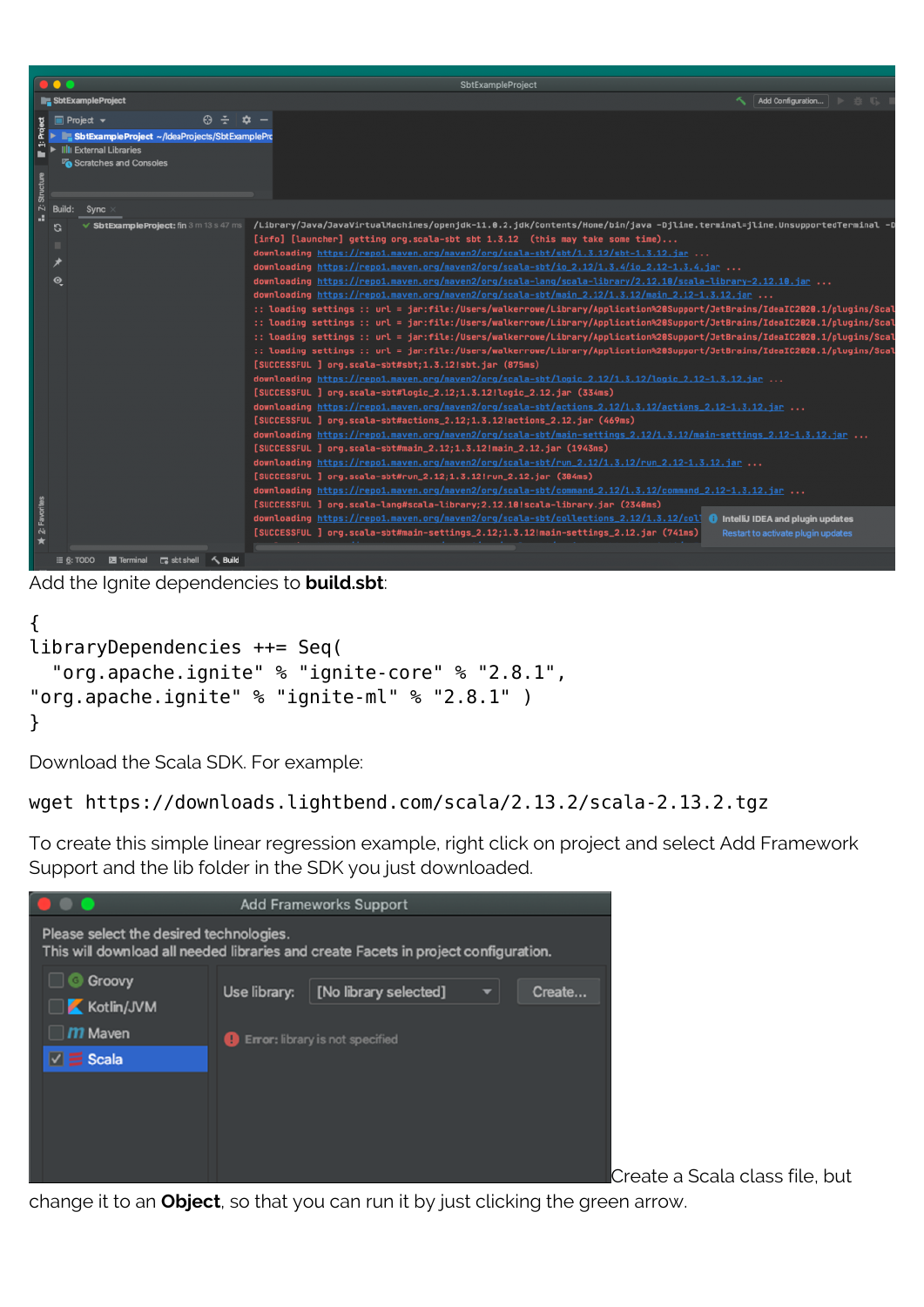package com.bmc.ignite

```
import org.apache.ignite.Ignite
import org.apache.ignite.Ignition
import org.apache.ignite.configuration.IgniteConfiguration
import java.io.IOException
import java.util
import java.util.UUID
import org.apache.ignite.Ignite
import org.apache.ignite.IgniteCache
import org.apache.ignite.Ignition
import org.apache.ignite.cache.affinity.rendezvous.RendezvousAffinityFunction
import org.apache.ignite.configuration.CacheConfiguration
import org.apache.ignite.configuration.IgniteConfiguration
import org.apache.ignite.ml.dataset.feature.extractor.Vectorizer
import org.apache.ignite.ml.dataset.feature.extractor.impl.DummyVectorizer
import org.apache.ignite.ml.math.primitives.vector.Vector
import org.apache.ignite.ml.math.primitives.vector.VectorUtils
import org.apache.ignite.ml.regressions.linear.LinearRegressionLSQRTrainer
import org.apache.ignite.ml.regressions.linear.LinearRegressionModel
import org.apache.ignite.ml.selection.scoring.evaluator.Evaluator
import org.apache.ignite.ml.selection.scoring.metric.MetricName
```

```
object Main extends App {
```

```
val PersistencePath = "/Users/walkerrowe/Downloads/ignite"
val WalPath = "/Users/walkerrowe/Downloads/wal"
```

```
val config = new IgniteConfiguration()
```
val ignite = Ignition.start(config)

```
val dataCache = getCache(ignite)
```

```
dataCache.put(1, VectorUtils.of(1, 1.8))
dataCache.put(2, VectorUtils.of(2, 4.3))
dataCache.put(3, VectorUtils.of(3, 6.2))
dataCache.put(4, VectorUtils.of(4, 5))
dataCache.put(5, VectorUtils.of(5, 11))
dataCache.put(6, VectorUtils.of(6, 11))
dataCache.put(7, VectorUtils.of(7, 15))
```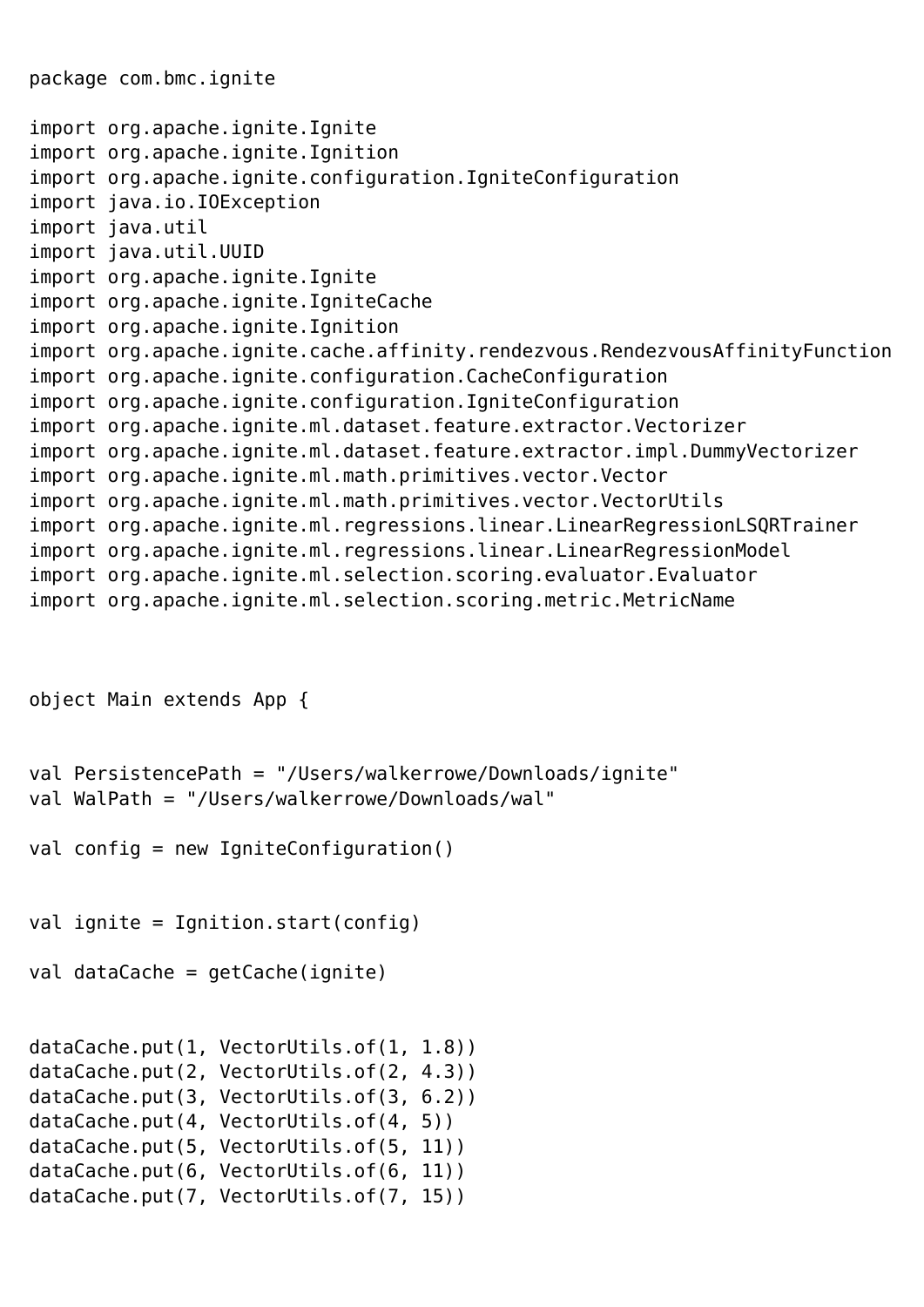```
println("data created")
val vectorizer = new
DummyVectorizer().labeled(Vectorizer.LabelCoordinate.FIRST)
val trainer = new LinearRegressionLSQRTrainer
val mdl = trainer.fit(ignite, dataCache, vectorizer)
val rmse = Evaluator.evaluate(dataCache, mdl, new
DummyVectorizer().labeled(Vectorizer.LabelCoordinate.FIRST), MetricName.RMSE)
print("rmse" + rmse)
System.out.println("intercept = " + mdl.getIntercept)
System.out.println("Weights = ")
val weights = mdl.getWeights
val w = weights.asArrayfor (v < -w) {
System.out.println(v)
}
private def getCache(ignite: Ignite) = {
val cacheConfiguration = new CacheConfiguration
cacheConfiguration.setName("ML_EXAMPLE_" + UUID.randomUUID)
cacheConfiguration.setAffinity(new RendezvousAffinityFunction(false, 10))
ignite.createCache(cacheConfiguration)
```
You also have to create an SBT build task in Intellij:

} }